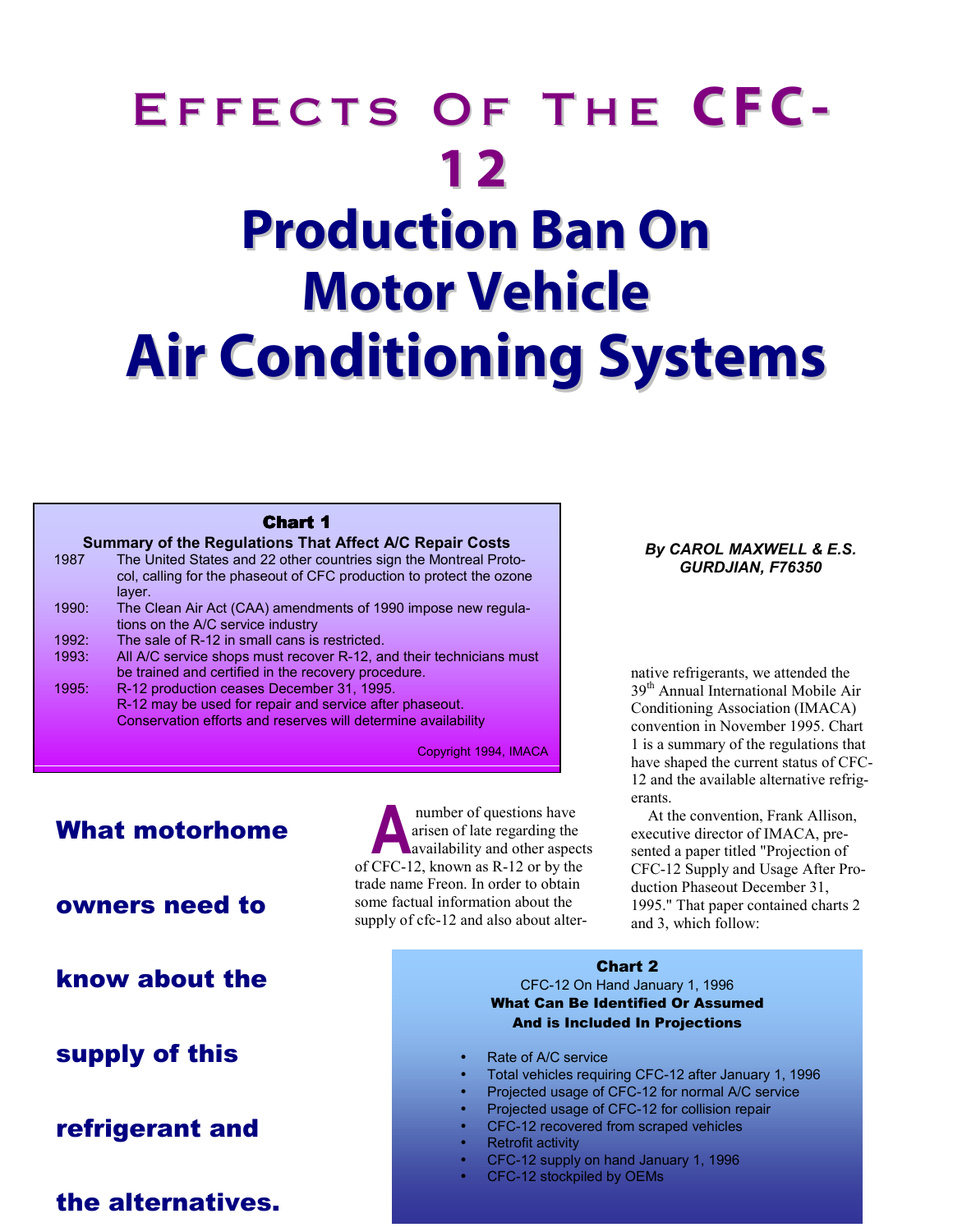#### Chart 3 **What Is Not Identified Or Assumed And Is Not Included In Projections**

- CFC-12 stockpiled in service sector
- CFC-12 stockpiled by DIYers (Do-It-Yourselfers)
- CFC-12 used by off-road, agriculture, and transport refrigeration
- Annual quantity of CFC-12 reclaimed from the heating, ventilating, and air conditioning (HVAC) industry
- Illegal refrigerant sales
- CFC-12 used in HVAC industry (the HVAC industry services ice machines, vending machines, refrigerators, small display cases, and chillers. The majority of reclaimed refrigerant is returned to the HVAC industry and should not be factored into the motor vehicle air-conditioning (MVAC) supply)

Mr. Allison used data from the Industrial Market Research Study, prepared in 1993; the Automotive Cooling Institute; the American Automobile Manufacturing Association Facts and Figures 1995. After an in-depth study, Mr. Allison arrived at this conclusion: "Regardless of how you play with numbers, the beginning inventory of CFC-12 on hand January 1, 1996, will not support service on the remaining CFC-12 fleet and perform

collision repair."

Even including the OEM stockpile of 20 to 30 million pounds, which is not likely available to the aftermarket service industry, his calculations indicate a shortfall in 1998. Assuming that this report is even remotely accurate, motorhome owners will soon have to make definitive choices when faced with repairs of their over-the-road (engine-driven) air-conditioning system. Since RV chassis manufacturers

have only recently converted to R-134a refrigerant, it is possible that may apply to the owners of some latemodel motorhomes as well.

It probably will be most practical; to continue using CFC-12 as long as possible, even if minor repairs are required. The consumer should be aware that the price of CFC-12 is expected to increase continually. At the beginning of 1996, 30 pound canisters of R-12 carried an average wholesale price of \$235 each. In June1996, those same canisters were priced at more than \$500 in some areas. Part of the reason for the increase in price is taxes. In 1995, the federal excise tax for CFC-12 was \$5.35 per pound. As of January 1, 1996, it was \$5.80 per pound.

As of June 1996, there were five approved retrofit alternatives to CFC-12. These were R-134a, FRIGC (FR-12), R401c (DuPont's MP52), FREEZONE, and IKON 12. Another refrigerant, FREEZ 12, is under re-

#### Chart 4

| Name(1)                                 | Status(2)       | Date    | Manufacturer                           | Components / Reason Unacceptable                                                              |              |               |              |              |                      |                              |                       |
|-----------------------------------------|-----------------|---------|----------------------------------------|-----------------------------------------------------------------------------------------------|--------------|---------------|--------------|--------------|----------------------|------------------------------|-----------------------|
|                                         |                 |         |                                        | $HCFC-22$                                                                                     | HCFC-<br>124 | HCPC-<br>142b | HFC-<br>134a | HFC-<br>152a | Propane<br>$(R-290)$ | <b>Butane</b><br>$(R - 600)$ | Isobutane<br>(R-600a) |
| <b>HFC-134a</b>                         | <b>ASU</b>      | 3/18/94 | Several                                |                                                                                               |              |               | 100          |              |                      |                              |                       |
| R-401C                                  | <b>ASU</b>      | 3/18/94 | DuPont (not sold in US)                | 33                                                                                            | 52           |               |              | 15           |                      |                              |                       |
| <b>FRIGC</b><br><b>FR-12</b>            | <b>ASU</b>      | 6/13/95 | Intermagnetics General<br>800-555-1442 |                                                                                               | 39           |               | 59           |              |                      | $\overline{2}$               |                       |
| Freezone (3)                            | <b>ASU</b>      | 5/22/96 | Freezone 504-288-2847                  |                                                                                               |              | 19            | 79           |              |                      |                              |                       |
| Ikon-12                                 | <b>ASU</b>      | 5/22/96 | Ikon Corp.<br>601-868-0755             | Composition Claimed as Confidential Business Information                                      |              |               |              |              |                      |                              |                       |
| <b>R-406A</b><br>/GHG<br>/McCool (4)    | P               | 5/22/96 | People's Welding<br>800-382-9006       | 55                                                                                            |              | 41            |              |              |                      |                              | 4                     |
| GHG-X4<br>/Autofrost<br>/Chill-It $(4)$ | P               | 5/22/96 | People's Welding<br>800-382-9006       | 51                                                                                            | 28.5         | 16.5          |              |              |                      |                              | 4                     |
| Hot Shot/Kar<br>Kool (4)                | P               | 5/22/96 | <b>ICOR</b><br>800-357-4062            | 50                                                                                            | 39           | 9.5           |              |              |                      |                              | 1.5                   |
| $GHG-HP(4)$                             | P               | 5/22/96 | People's Welding<br>800-382-9006       | 65                                                                                            |              | 31            |              |              |                      |                              | 4                     |
| <b>FREEZ-12</b>                         | under<br>review |         | <b>Technical Chemical</b>              |                                                                                               |              | 20            | 80           |              |                      |                              |                       |
| OZ-12                                   | <b>UNA</b>      | 3/18/94 | OZ Technology                          | Flammable blend of hydrocarbons; insufficient data to demonstrate safety                      |              |               |              |              |                      |                              |                       |
| $R-176$                                 | <b>UNA</b>      | 3/18/94 | Arctic Chill                           | Contains CFC-12, which is inappropriate in a CFC-12 substitute                                |              |               |              |              |                      |                              |                       |
| $HC-12a$                                | <b>UNA</b>      | 6/13/95 | OZ Technology                          | Flammable blend of hydrocarbons; insufficient data to demonstrate safety                      |              |               |              |              |                      |                              |                       |
| R-405A                                  | <b>UNA</b>      | 6/13/95 | Greencool                              | Contains a perfluorocarbon, which has extremely high global warming<br>potential and lifetime |              |               |              |              |                      |                              |                       |

## **Motor Vehicle Air-Conditioning Substitutes For CFC-12** Reviewed Under EPA's SNAP Program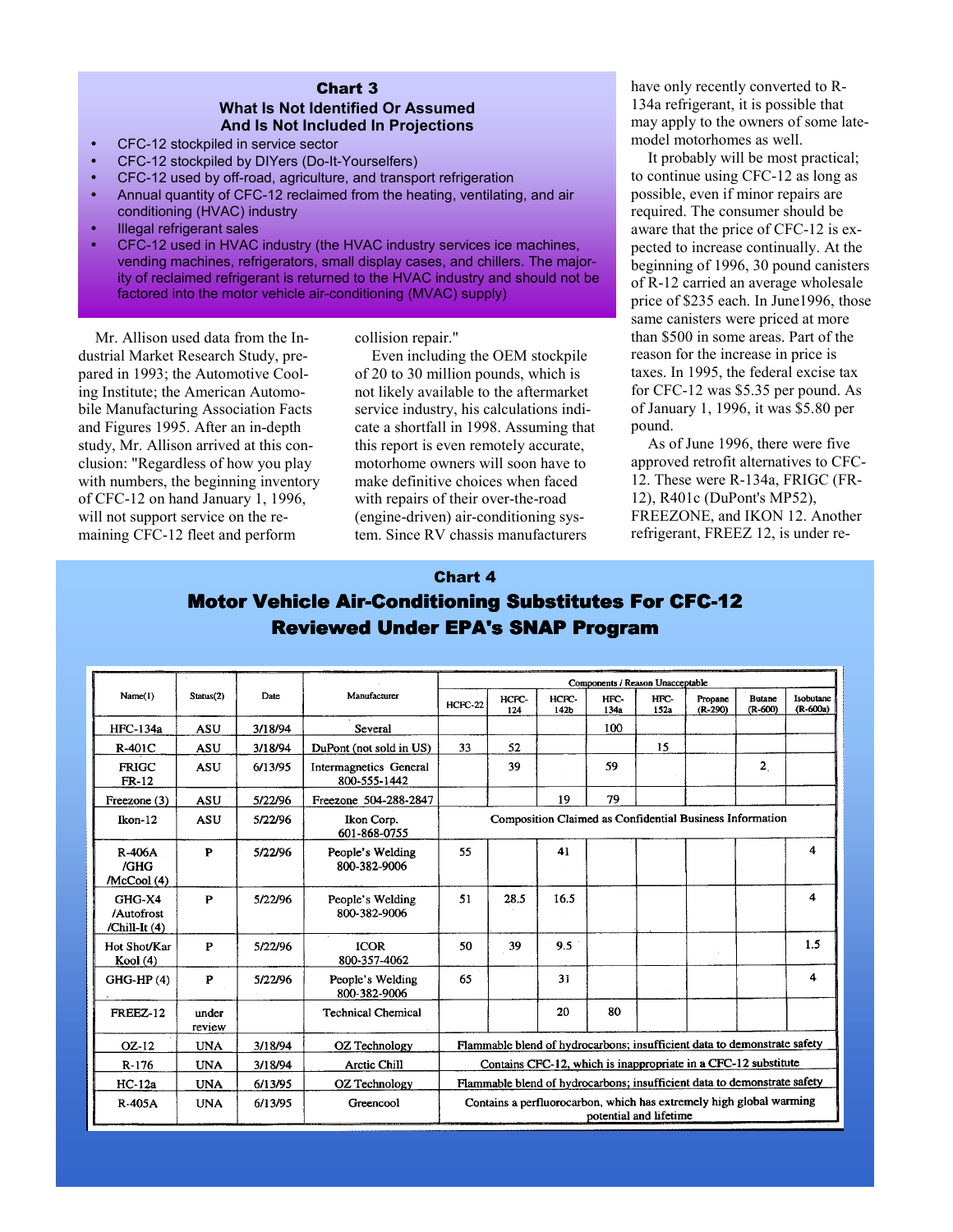view and will be "proposed acceptable" as of July 1996. Several other refrigerants are also listed as "proposed acceptable." See IMACA's table of new refrigerants (Chart 4) for the detailed list.

In order to receive an ASU (Acceptable Subject to Use) rating, a refrigerant must have specific fittings and labels to prevent cross contamination.

If major repairs are required, such as a compressor replacement, conver-

ting has evolved over the past few years. Initially it was recommended that all components be replaced. After extensive fleet testing, the recommendations have changed considerably. Chart 5, titled "IMACA R-134a Retrofit Flow Chart," is a diagram of the current retrofit procedure.

FRIGC is a blend of refrigerants-59 percent R-134a, (Tetrafluoroethane), 39 percent R124 (Chlorotetrafluoroethane), and 2 percent R600 (normal butane). At this concentration, butane

synthetic oil (POE) to make a blend of 70% mineral oil and 30 % POE. It is not necessary to replace the receiverdryer or accumulator. However, if a replacement is used, an R134a compatible version should be installed.

The R401c requires barrier hoses, because of the high rate at which it leaks through flexible hosing, so it is not considered to be a suitable replacement. Although approved by the EPA. It is not marketed in the United States.



sion to an alternative refrigerant should be considered. Many repair facilities, may service only a limited number of refrigerants, so the choice should be given careful consideration.

R-134a operates at a slightly higher pressure for a given temperature than does CFC-12, and its cooling efficiency is slightly less. It is significantly less expensive than CFC-12, and the price is expected to decrease as its production volume increases. R-134a was the first approved substitute for R-12. The procedure for retrofit-

is not flammable. According to the manufacturer, FRIGC operates at nearly identical pressures as CFC-12 even at high ambient temperatures, and it is compatible with the mineral oil used to lubricate CFC-12. Assuming the system requires no repairs, the retrofit procedure involves recovering the CFC-12, installing FRIGC service ports, vacuuming the system, and charging with FRIGC. Th mineral oil does not have to be drained from the compressor. The manufacturer recommends the addition of Polyol Ester

FREEZONE is a blend of R134a and R142b and was rated ASU as of May 22, 1996. The pressure/temperature curve of FREEZONE is almost identical to that of R12. FREEZONE and FREEZ 12 are almost identical compounds. The target market will probably be vehicles more than six or seven years old. Compared to newer auto airconditioning systems, these older vehicles are more likely to require extensive component repairs or modification in order to accommodate the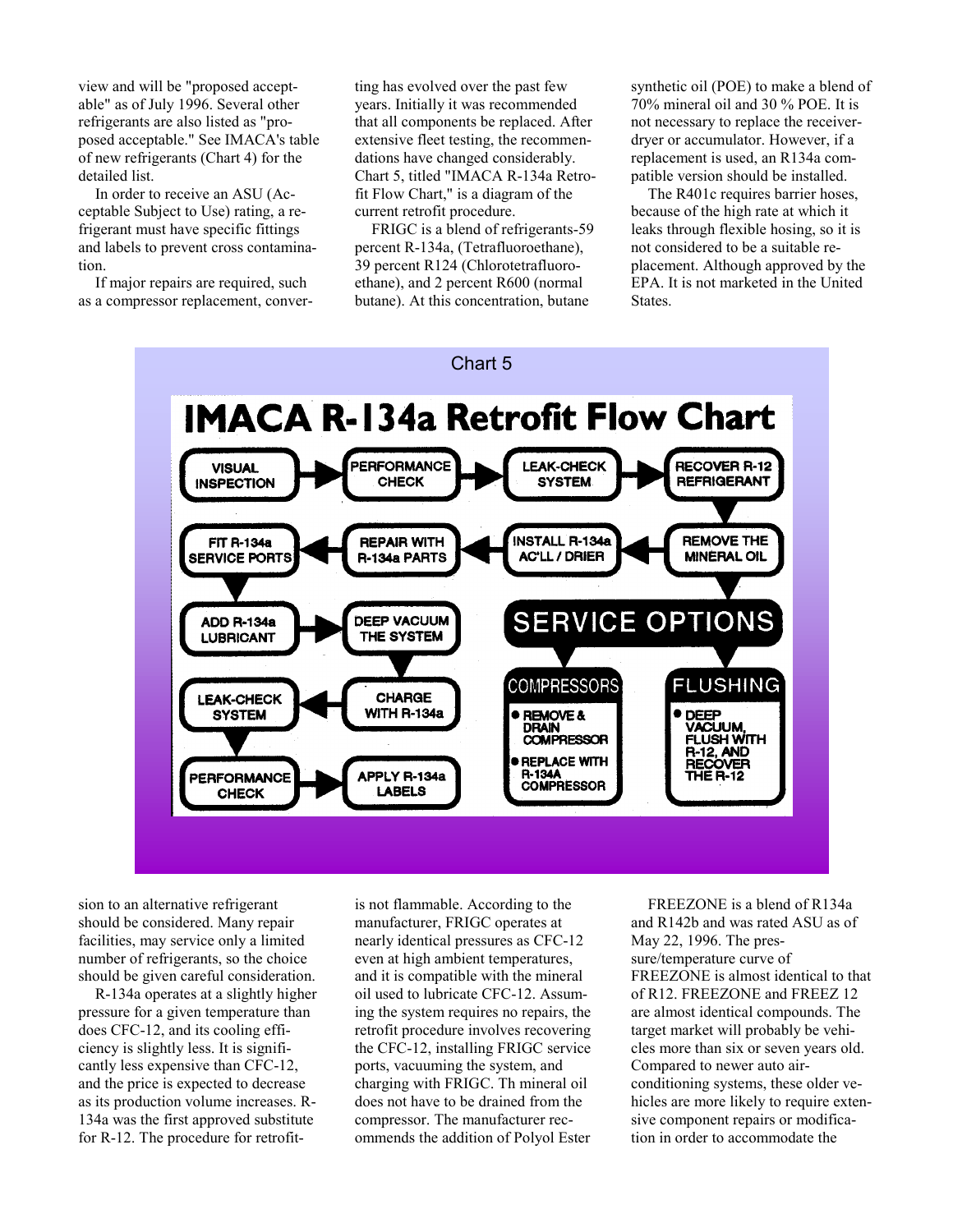slightly higher pressures and slightly lower efficiency of R134a. Retrofitting with FREZONE involves removing and recycling R-12, vacuuming the system, changing the high-and low-pressure fittings, and charging with FREEZONE. According to the manufacturer, it is not necessary to replace any component or to change the lubricant in the compressor. A small amount of lubricant is already mixed in FREEZONE. The manufacturer of FREEZ 12 suggests adding 3 ounces of ester lubricant. At the time of this writing, the proposed pricing is less than that of CFC-12.

IKON 12 has obtained an acceptable-subject-to-use rating but is not currently available for retrofits. No other alternatives currently are EPAapproved for automotive use. Specifically, OZ-12 and HC 12a are not suitable because of flammability concerns (FMC, March 1994, page 14, "Consumer Alert: LP-Gas-Based Refrigerant Substituted for CFC-12"). R406a, marketed under the trade name "McCool," has been approved for HVAC use and recently received a "proposed acceptable" rating for automotive use. R176, distributed as "Artic Cool" or "Artic chill," is not acceptable because it contains CFC-12. R405a is not acceptable because it contains perfluorocarbon. HFC-152a is flammable and is approved in the manufacture of new household refrigerators and freezers only.

R-22 is commonly used in HVAC systems; because of its significantly higher operating pressures, it is not an acceptable replacement for R-12. Components designed for R-12 cannot withstand these higher pressures. In addition, R-22 is incompatible with the polymer and rubber products used in MVAC hoses and "O" rings. Deterioration of these products plus the smaller molecular size allows R-22 to diffuse from the system to the atmosphere. The last reason for not using R-22 as a replacement for R-12 is that it is illegal. Any substitutes for R-12 must be submitted to the EPA for review, and as of this writing, no one has submitted R-22.

When considering a retrofit, one should contact the vehicle manufacturer to obtain specific recommendations and to inquire as to whether a

factory-approved retrofit kit is available. Because of differences in operating pressures and temperatures of the available refrigerants, recommendations may differ depending upon where the vehicle is used "for instance, the Southwest generally experiences higher ambient temperatures and lower humidity that the Southeast; so, an Arizona technician may have a different opinion than a Florida tech-

Like technicians, do-it-yourselfers are not allowed to vent R-12 or any R-12 substitute to the atmosphere.

nician.

According to the EPA, "Under Section 609 of the Clean Air Act, only people who repair or service air conditioning systems for considerationthat is, for payment, whether it is monetary or some other form-are required to be properly certified and to use equipment approved by the Environmental Protection Agency. That means that a do-it-yourselfer (DIYer) can work on his own car without being certified or having to buy recovery or recycling equipment."

Before deciding to retrofit or service your own vehicle, you should be aware of the following considerations. Like technicians, do-it-yourselfer are not allowed to vent R-12 or any R-12 substitute to the atmosphere. In addition, only certified technicians are allowed to purchase R-12, and the EPA is considering whether to also restrict the sale of R-134a. If the do-ityourselfer becomes certified, he or she can purchase refrigerants and then "top off" his or her own vehicle. Venting should not occur if the topping-off procedure is done properly. If he or she wants to do more extensive work, such as replacing components, he or she must be sure to recover the refrigerant before opening the system.

"The refrigerant does not need to be extracted into EPA-approved recovery/recycling equipment; it can be extracted into homemade equipment. for example, but it must not be vented! Venting refrigerant can lead to fines of \$25,000 per violation."

The EPA's February 1995 fact sheet titled "Your Vehicle Air Conditioner And The CFC-12 Production Ban" notes that vehicle owners of systems using CFC-12 need to know the following:

9 While *production* of new CFC-12 will be prohibited after 1995, its *use* will still be allowed. Since these systems were designed to use CFC-12, all vehicle manufacturers recommend that it continue to be used as long as CFC-12 is available.

 $\checkmark$  Service technicians must be certified to capture and to recycle the refrigerant during servicing of vehicle air conditioners. It is against the law to vent CFCs to the atmosphere.

 $\checkmark$  It is good practice to request that leaky air conditioners be repaired rather than just "topped off" with additional refrigerant. Such repairs prolong system life, reduce emissions, and conserve existing supplies of CFC-12 Leak repair is not required under federal law, but it is required in some areas for example, Florida; Wisconsin; parts of Southern California; Austin, Texas; Albuquerque, New Mexico; and possibly others.

 $\checkmark$  Vehicle owners having major repairs done on their air-conditioning systems should consider modifying (retrofitting) the system to use an OEM-recommended alternative to CFC-12. The modifications required will differ according to the make and model of the vehicle. Information on specific recommended changes should be available from your vehicle's manufacturer through your dealership or through a qualified independent service facility. The retrofit should be done only by qualified service facilities.

 $\checkmark$  As the supply decreases and the cost of CFC-12 increases, more owners may find it makes sense to have their systems modified to use an OEM-recommended alternative to CFC-12.

 $\checkmark$  Consumers need to beware of false claims about substitute refriger-